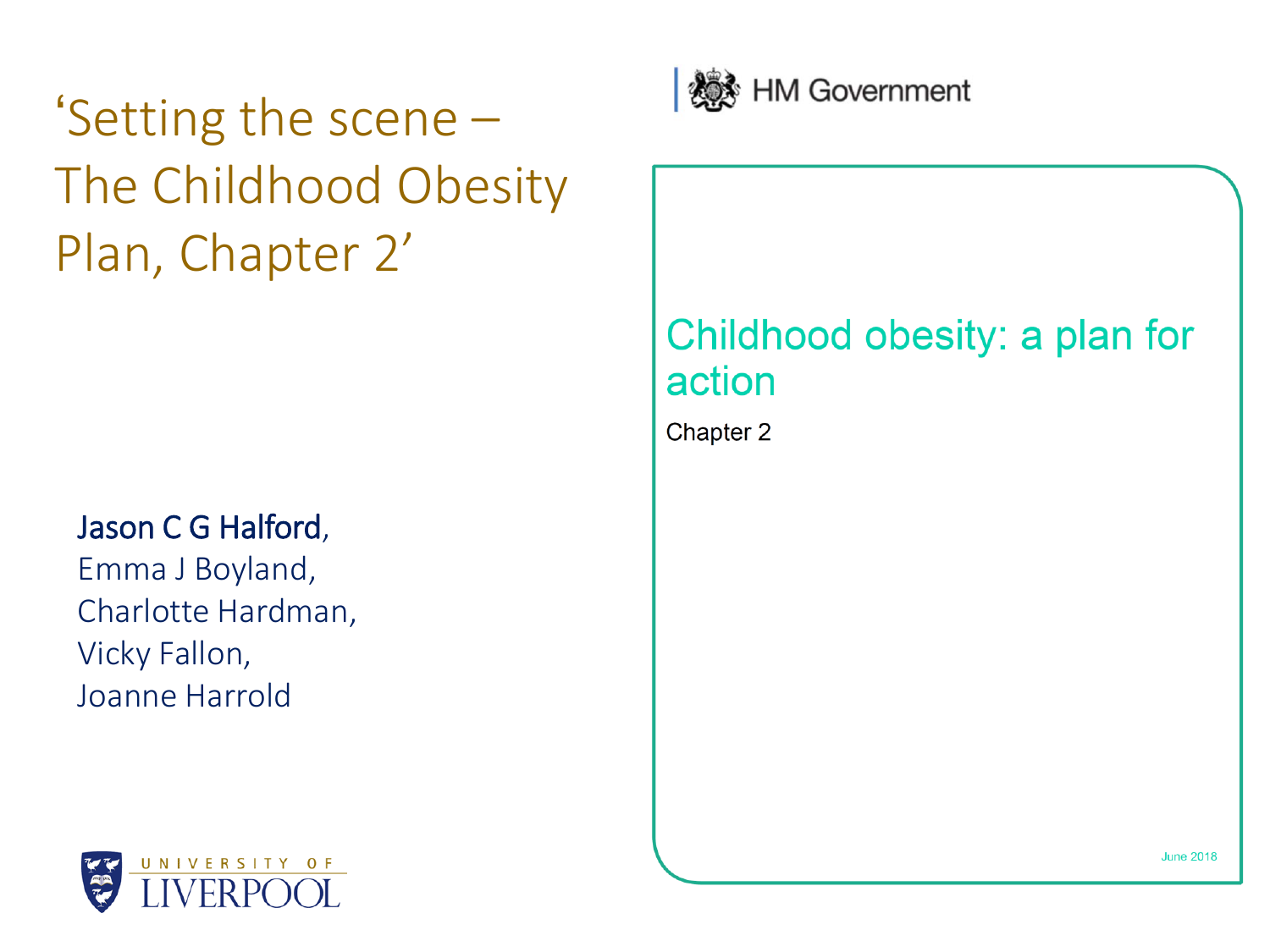

#### **Promotional characters**





https://www.youtube.com/watch?v=CR9g5BKeivk

**UNERPOOL**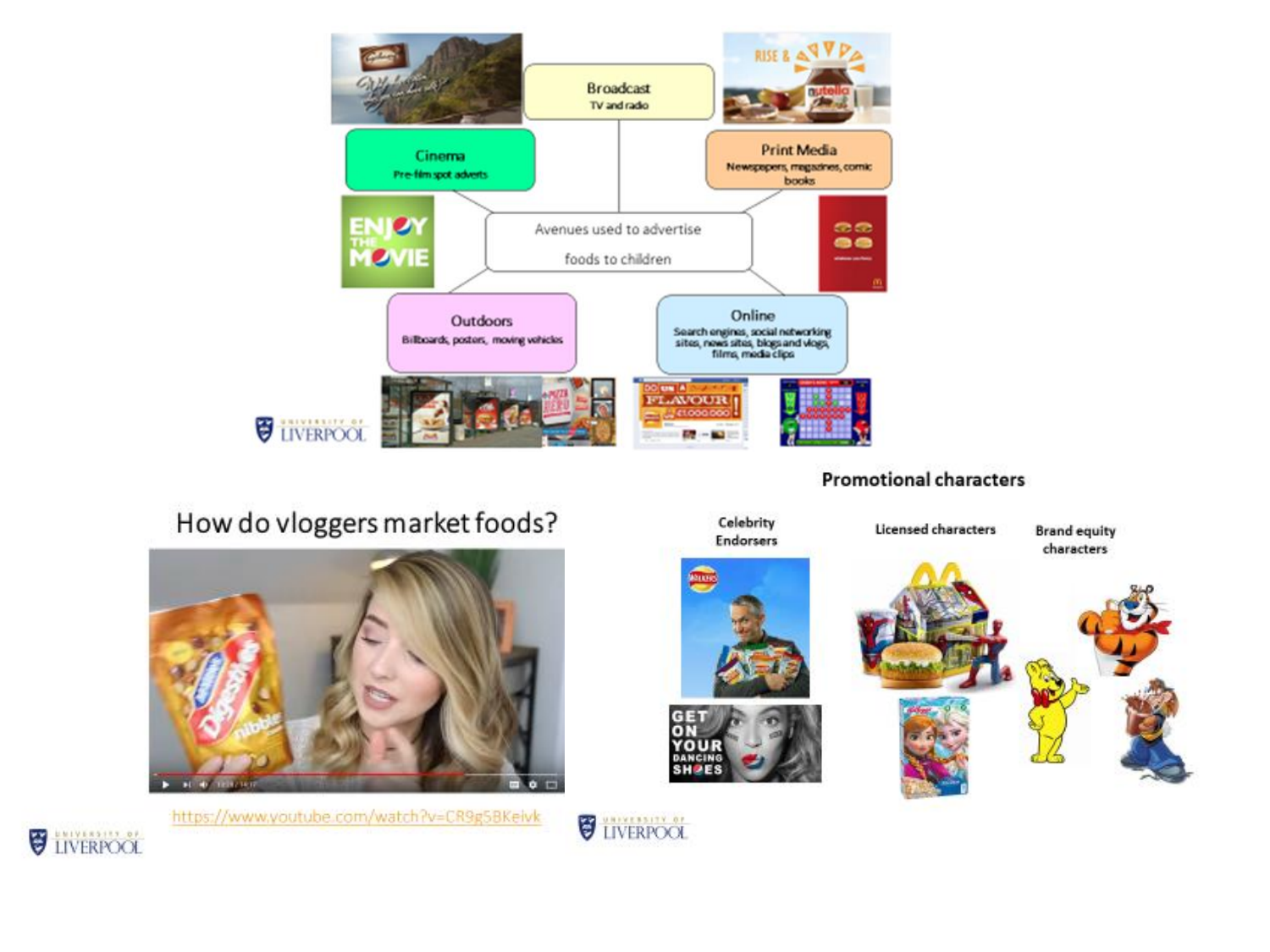## Food Marketing to Children

- Original childhood obesity plan (2016) did not commit the Government to strengthen polices to further restrict food marketing to children despite robust evidence.
- CAP have introduced new rules (2017) to restrict nonbroadcast unhealthy food marketing to children (came into effect summer 2017).
- Doubts remain about how effective these rules will be in reducing children's actual exposure (implementation, monitoring, enforcement.

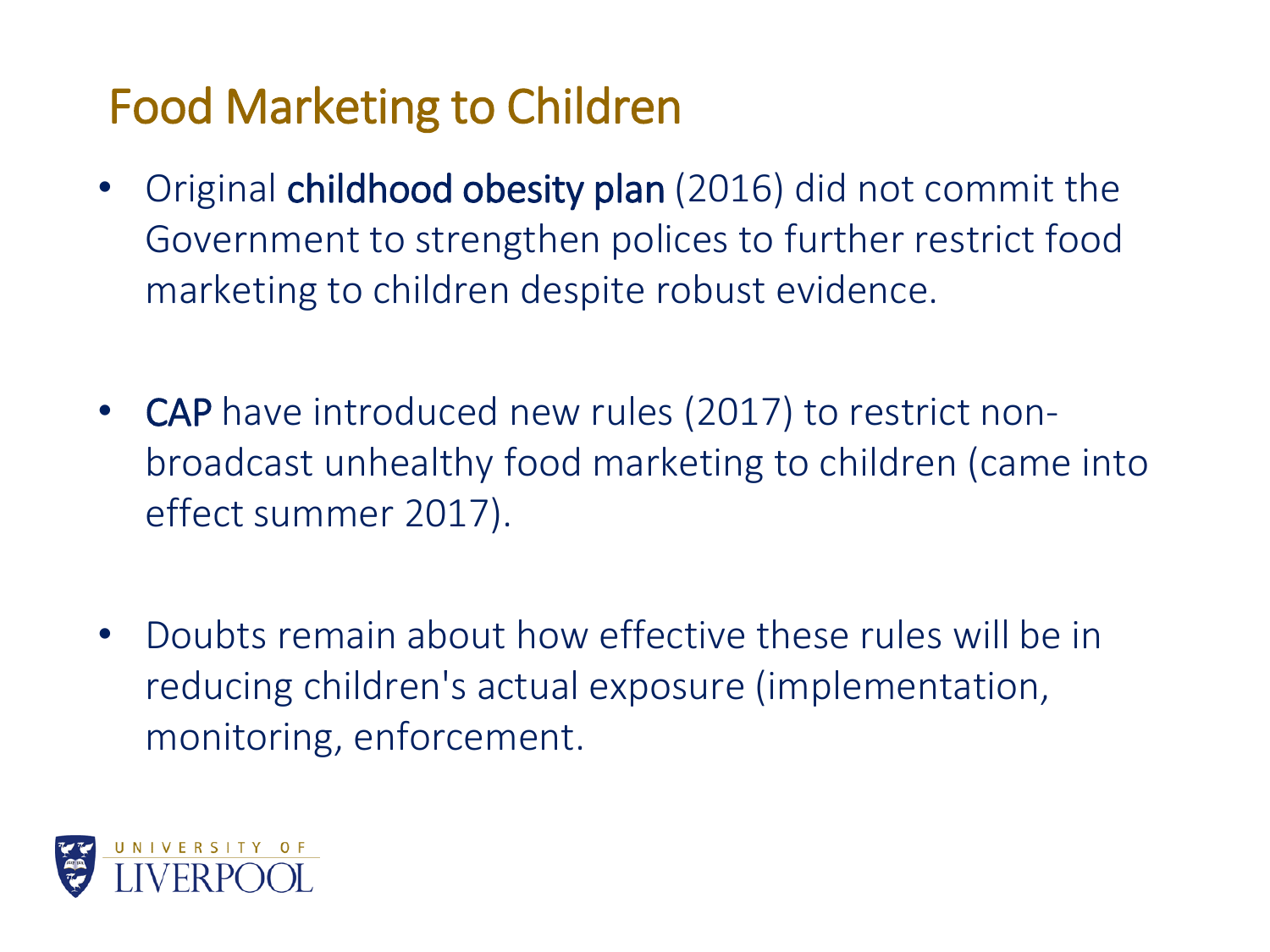## Marketing: What did we get?

### 1. 9pm watershed

- Consult before end of 2018 on watershed for TV food advertising
- And on similar protection for children viewing adverts on line

### 2. Robust independent review of efficacy of CAP rules

- Will consider if self regulation basis of CAP continues to be the right approach or whether legislation is necessary
- New restrictions would be effective for digital space taking into account consumption of the media and enforcement options.
- 3. Develop policy to cover food packaging, in store promotion and sponsorship activities
	- Ban price promotions (BOGOF, multi-buys and unlimited refills)in retail and out of home sector – consulting 2018
	- Ban promotions at checkouts, end of aisles or store entrances consulting before end of 2018
- 4. Adopt updated **Nutrient Profiling Model** from PHE anticipated to include more stringent thresholds for sugar for all food marketing policies?
	- Not mentioned but seems to be happening

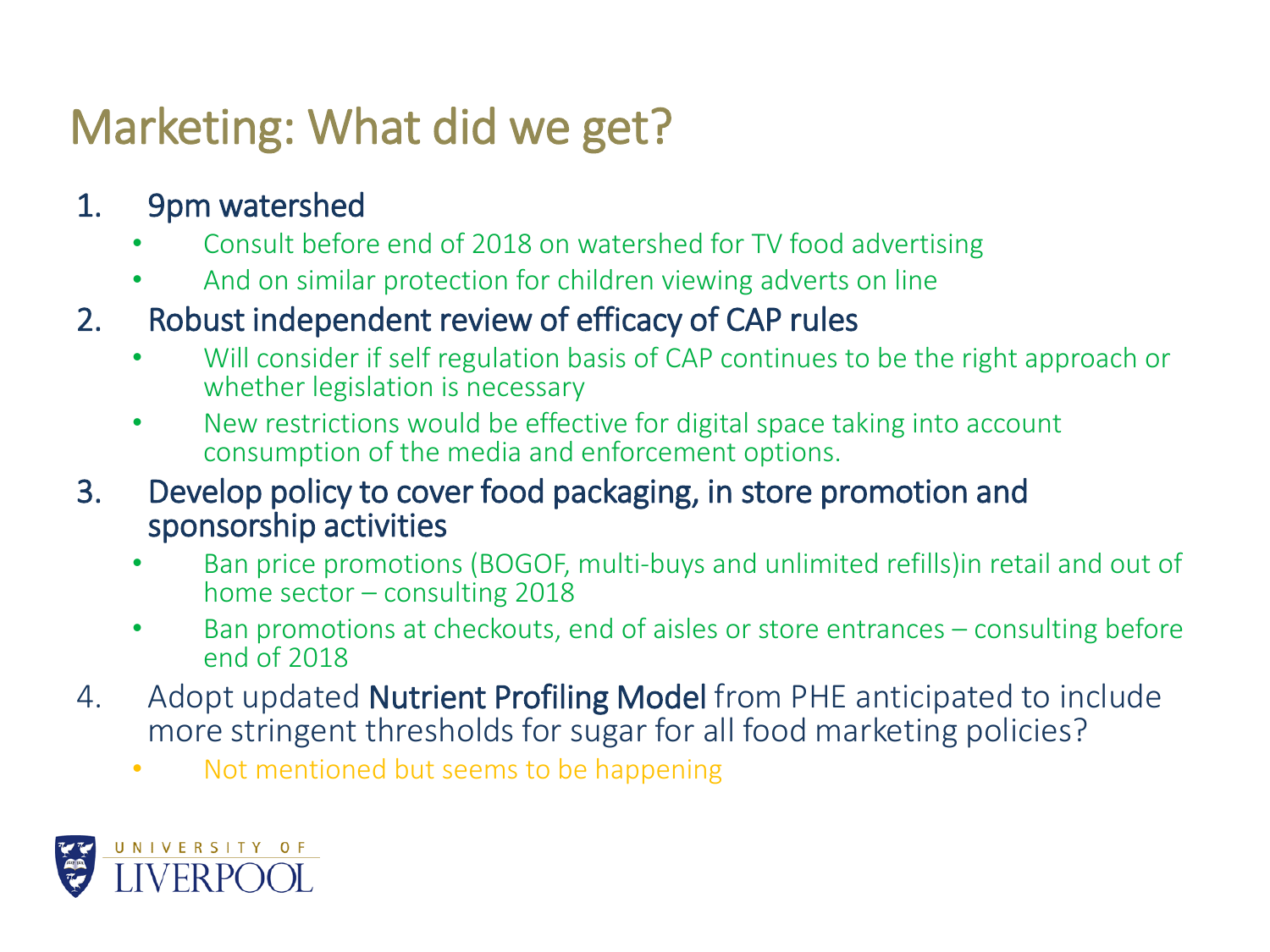#### Higher child obesity rates in countries with higher social inequity (ratio of wealth, richest to poorest)



Source: Knai et al 2012 http://www.ncbi.nlm.nih.gov/pmc/articles/PMC3366624/

# **WHAT IS FOOD INSECURITY?**

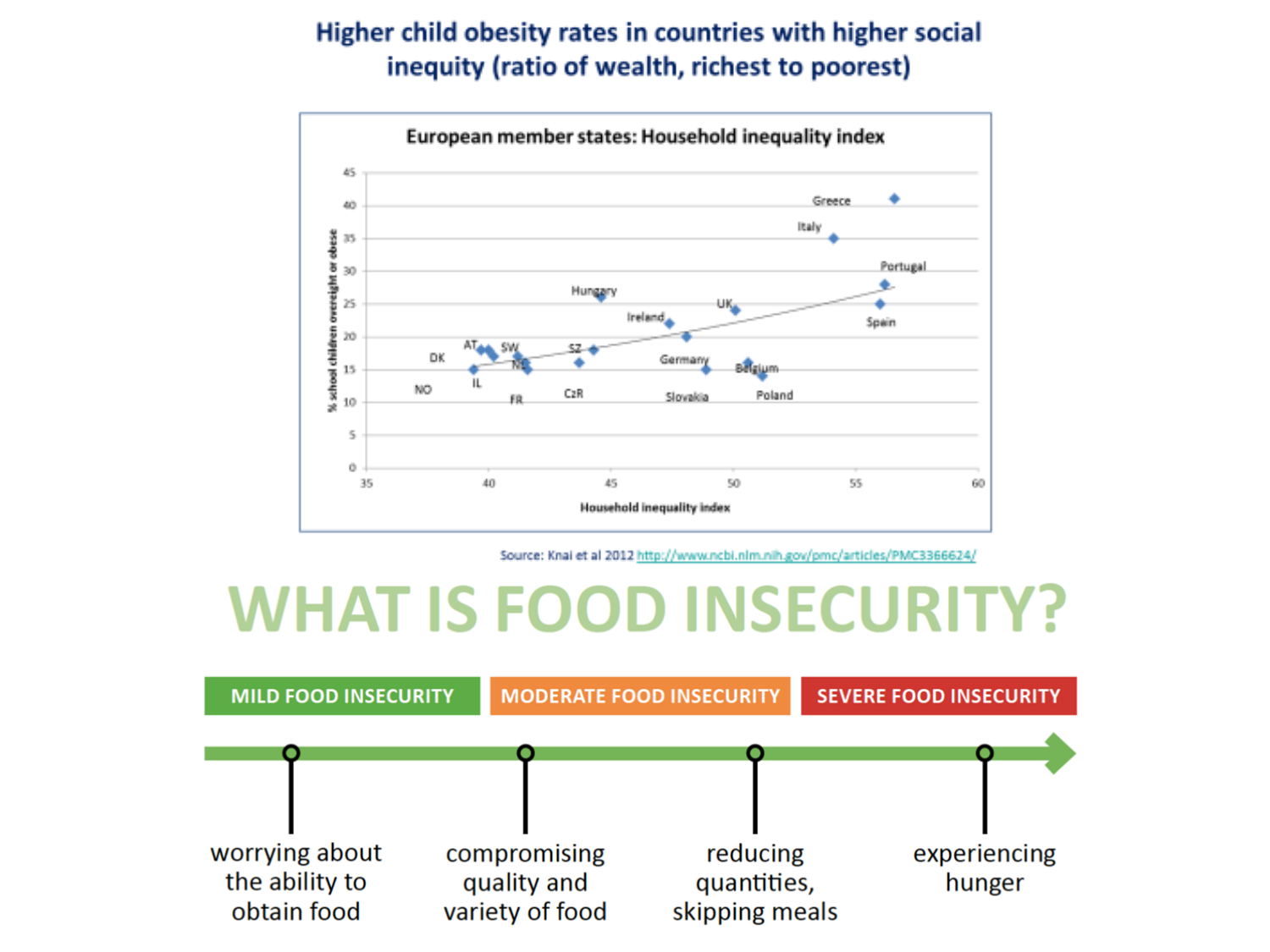## Family Food Insecurity

- Recommitment to Healthy Start Scheme to support those on low incomes purchase healthy food is welcome and does provide some level of nutrition and food security.
- Limited by i) price rises, ii) narrow eligibility restrictions and iii) only aimed at families four and under.
- Greater availability of energy dense foods (HFSS) and unhealthy food outlets in more deprived areas will drive SES disparities in obesity.

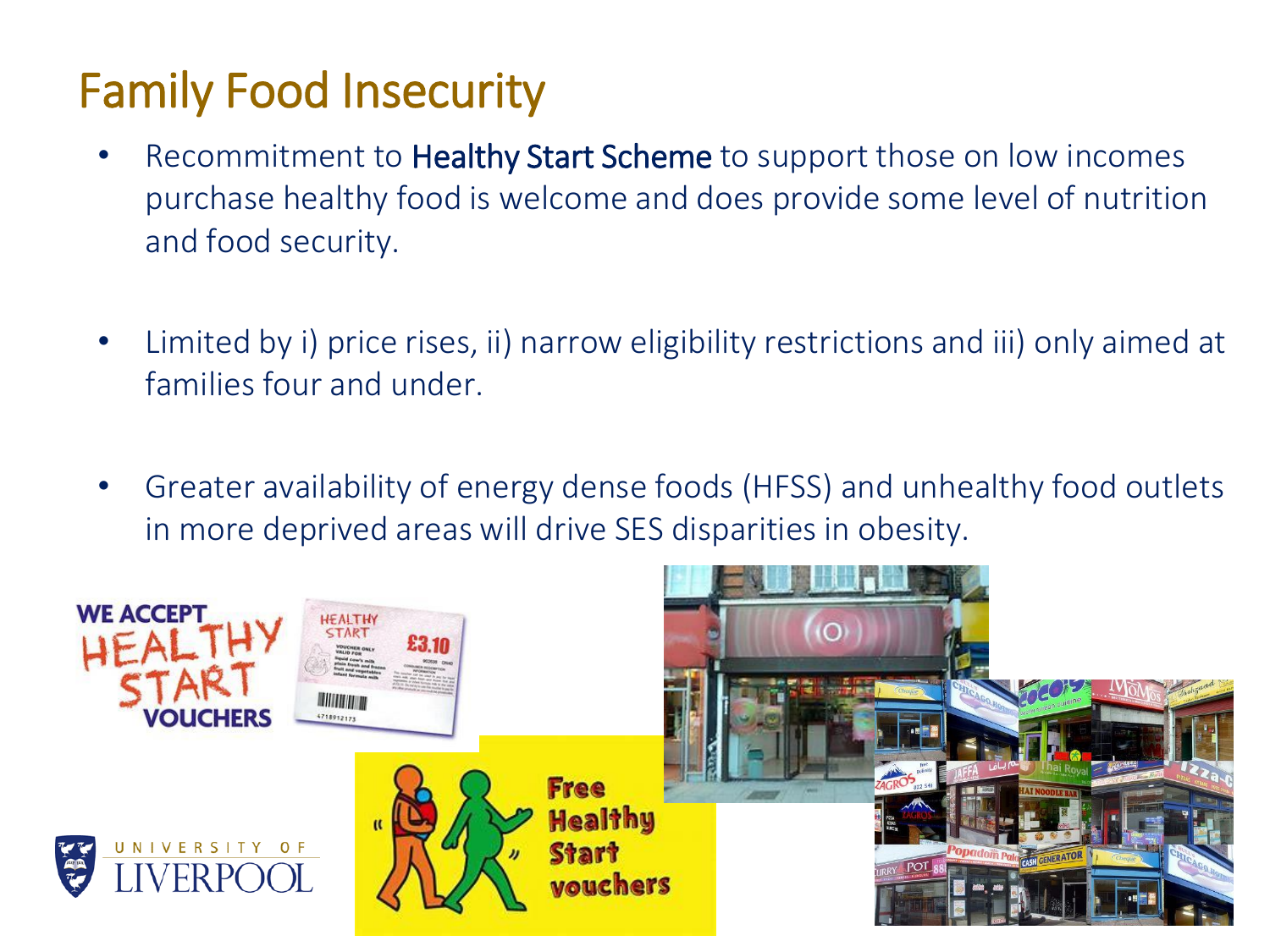## Food Security: Recommendations and responses

- 1. Legislation to prevent the proliferation of unhealthy food outlets in low income areas.
	- Trailblazer program for LAs to show what can be achieved with existing powers
	- Support for LAs who want use their powers
- 2. Widened fruit and veg voucher schemes to more families living in poverty and promote alternative models such as community food hubs.
	- Consult on using Healthy Start Voucher Scheme to support children from lower income families
- 3. School breakfast and holiday food clubs need to be funded (widen free school meal eligibility).
	- Funding for breakfast clubs in disadvantaged clubs mentioned (SSB levy?)

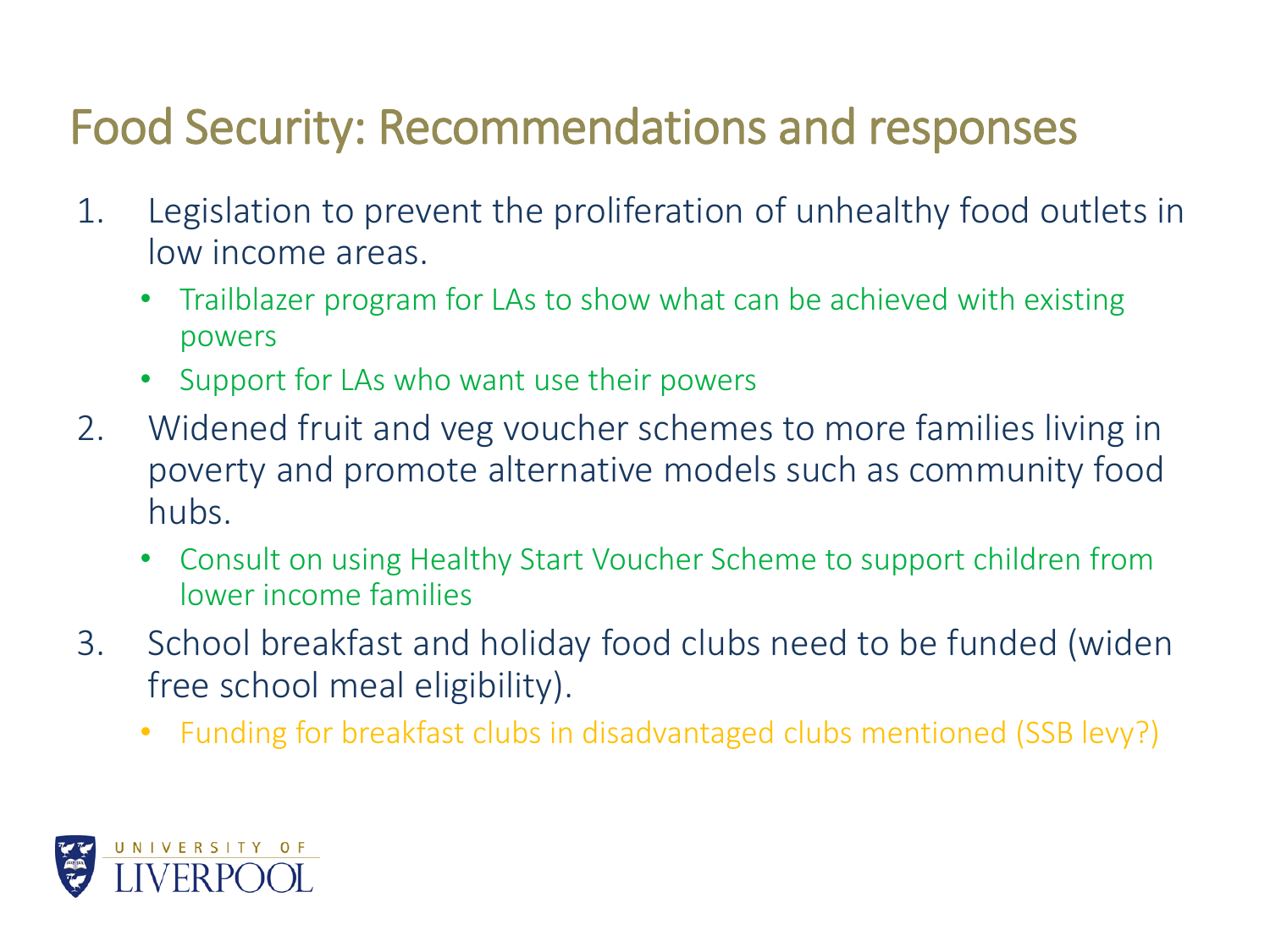



### Is this happening?

Chapter 2

We have already seen the money raised by the Soft

Drinks Industry Levy flowing into schools, funding breakfast clubs for the most disadvantaged children and being invested in PE and school sport.

| <b>June 2018</b> |
|------------------|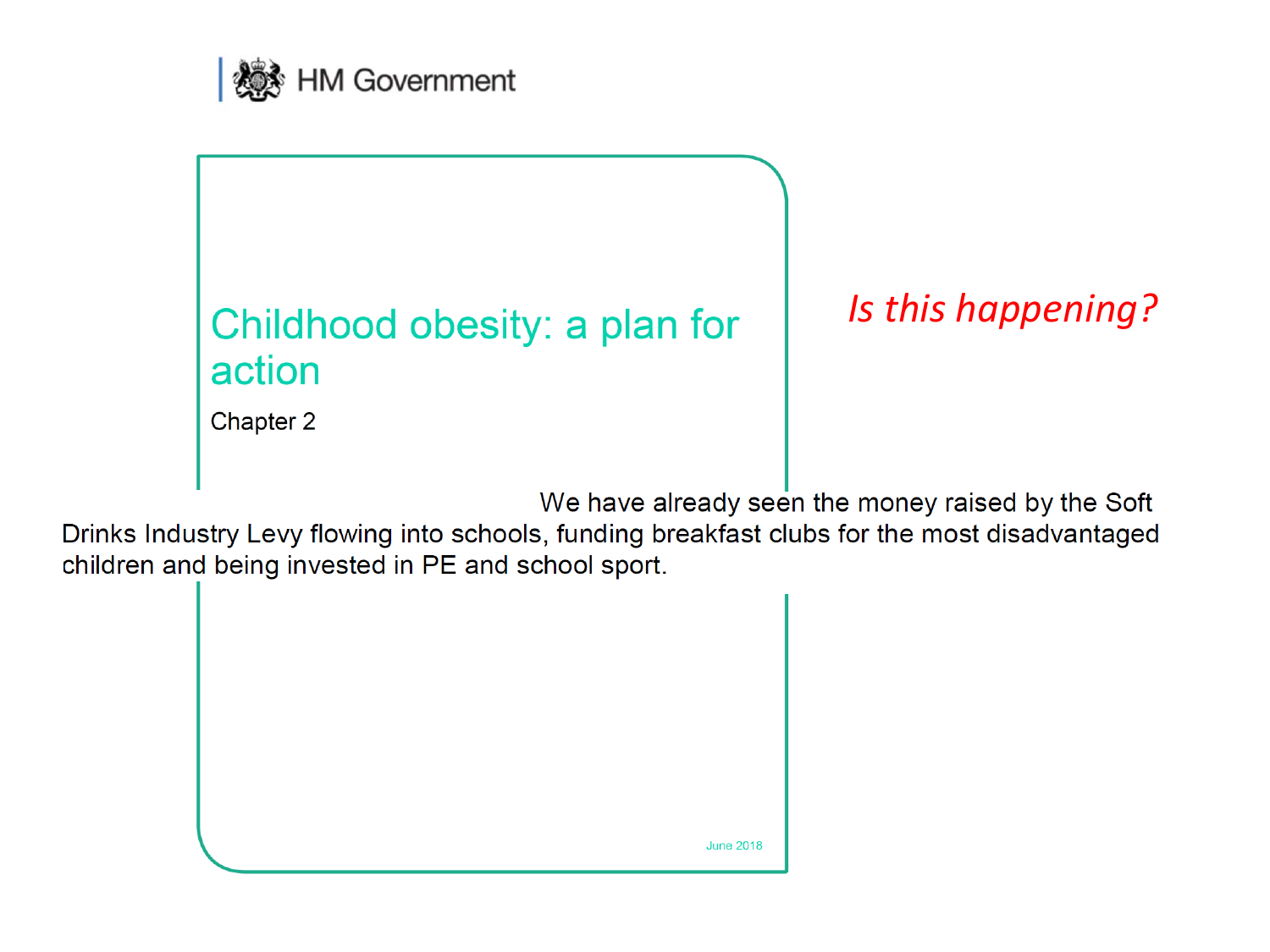

**AP** 

Food choices and eating behaviour and learnt and reinforced from an early age

Early food environmental, maternal diet and feeding practices



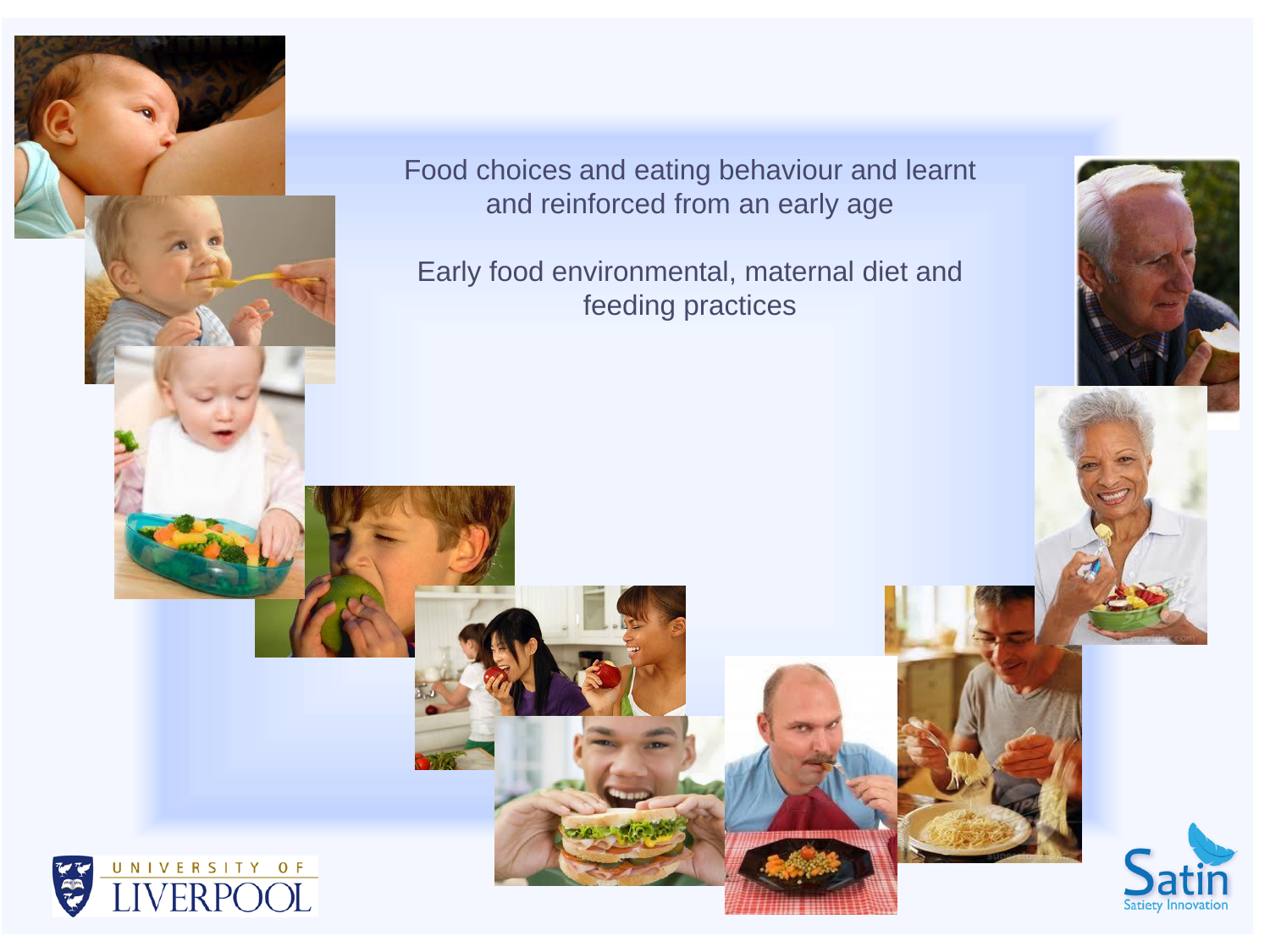## Pregnancy and Early Nutrition. Recommendations and response

- The childhood obesity plan (2016) made little commitment to the first 1001 days from conception to the age of 2 years. Despite cross party recognition in the 1001 Critical Days Manifesto.
- Optimal nutrition during this period has a profound impact on a child's growth and development. Effect are observed across the lifespan - key window of opportunity for intervention.

Consult on plans to use Healthy Start Vouchers for additional support for low income families.

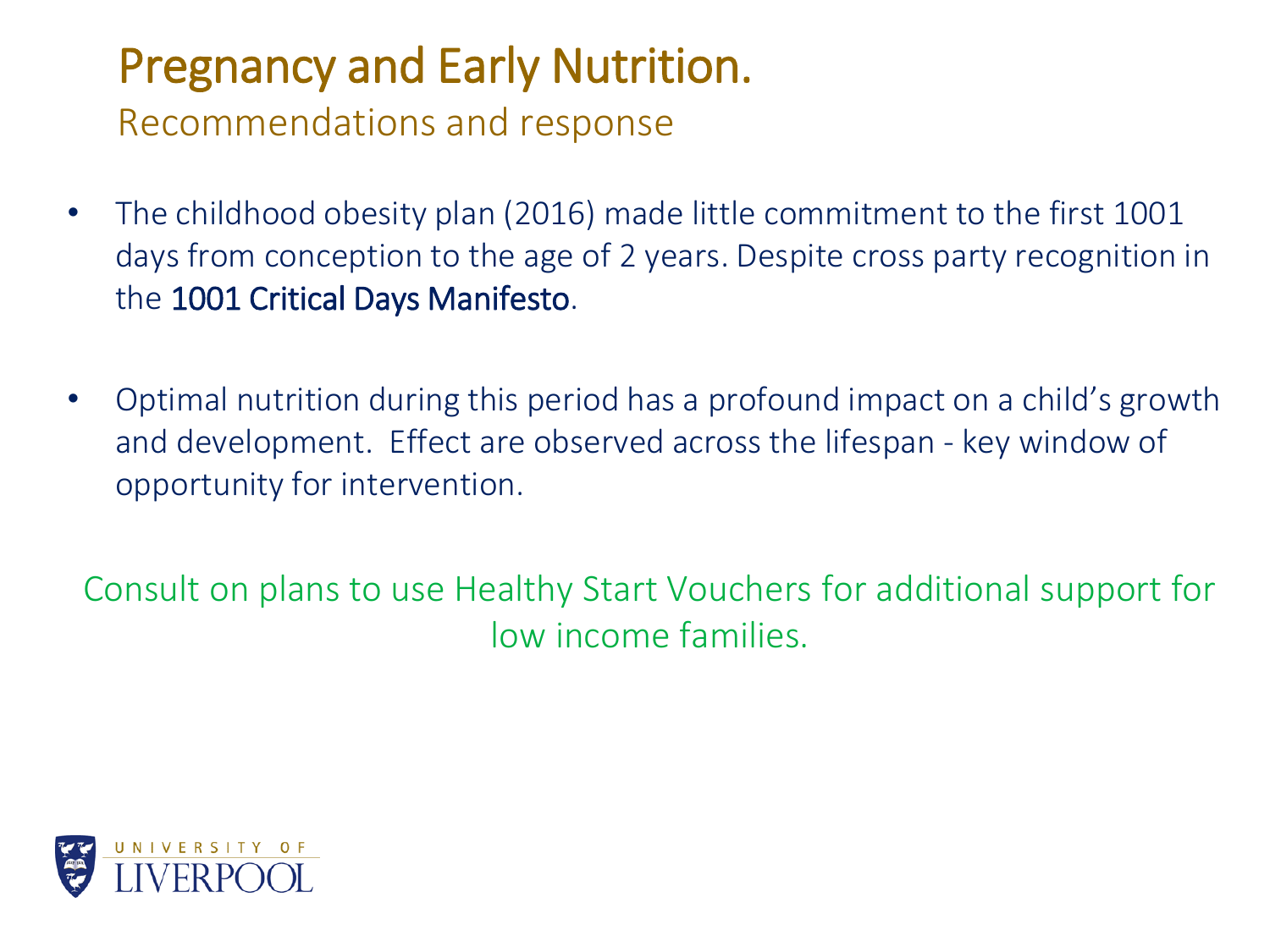